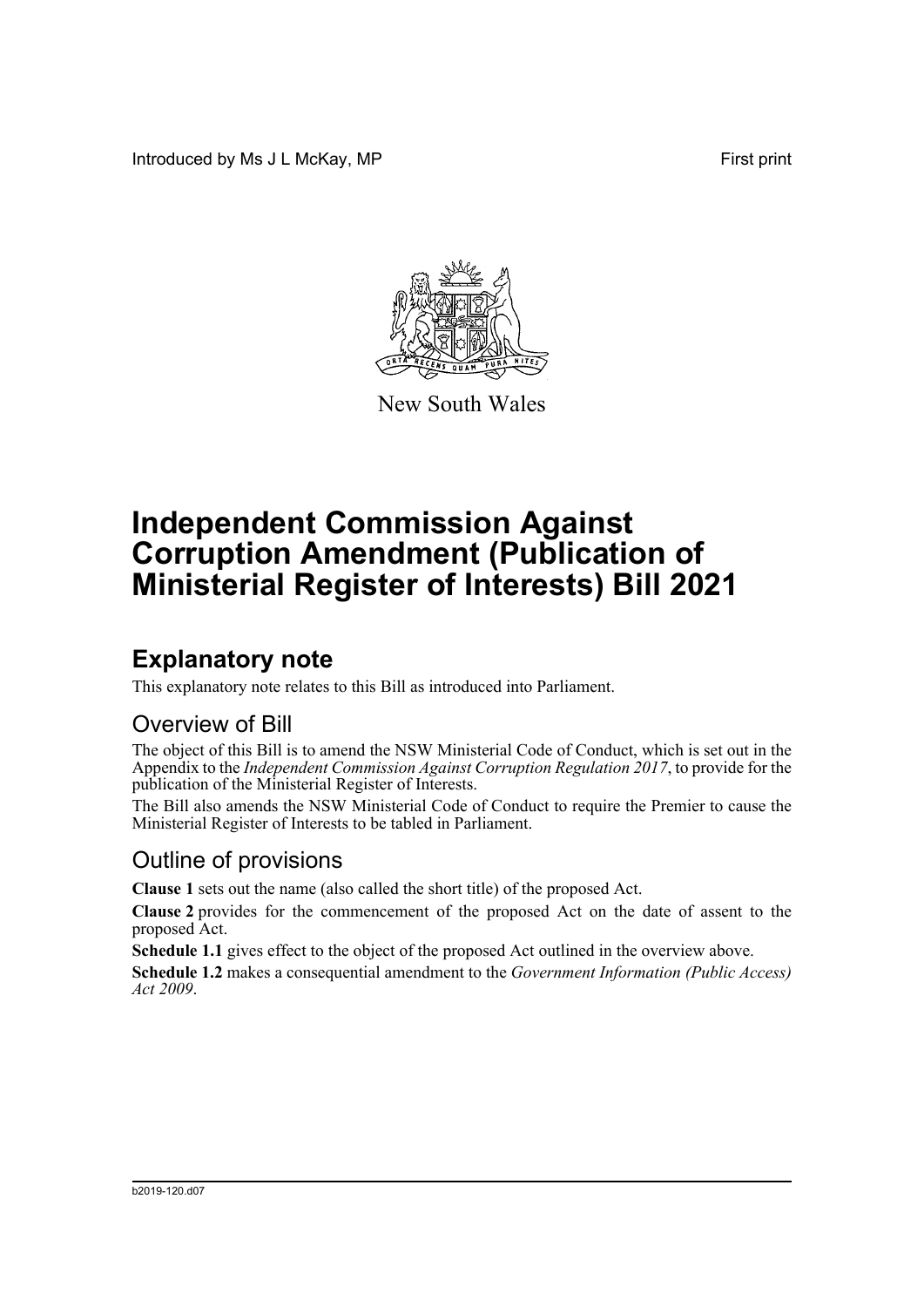Introduced by Ms J L McKay, MP **First** print



New South Wales

# **Independent Commission Against Corruption Amendment (Publication of Ministerial Register of Interests) Bill 2021**

### **Contents**

|            |             |                   | Page |
|------------|-------------|-------------------|------|
|            | $\mathbf 1$ | Name of Act       |      |
|            |             | 2 Commencement    | ົ    |
| Schedule 1 |             | <b>Amendments</b> | 2    |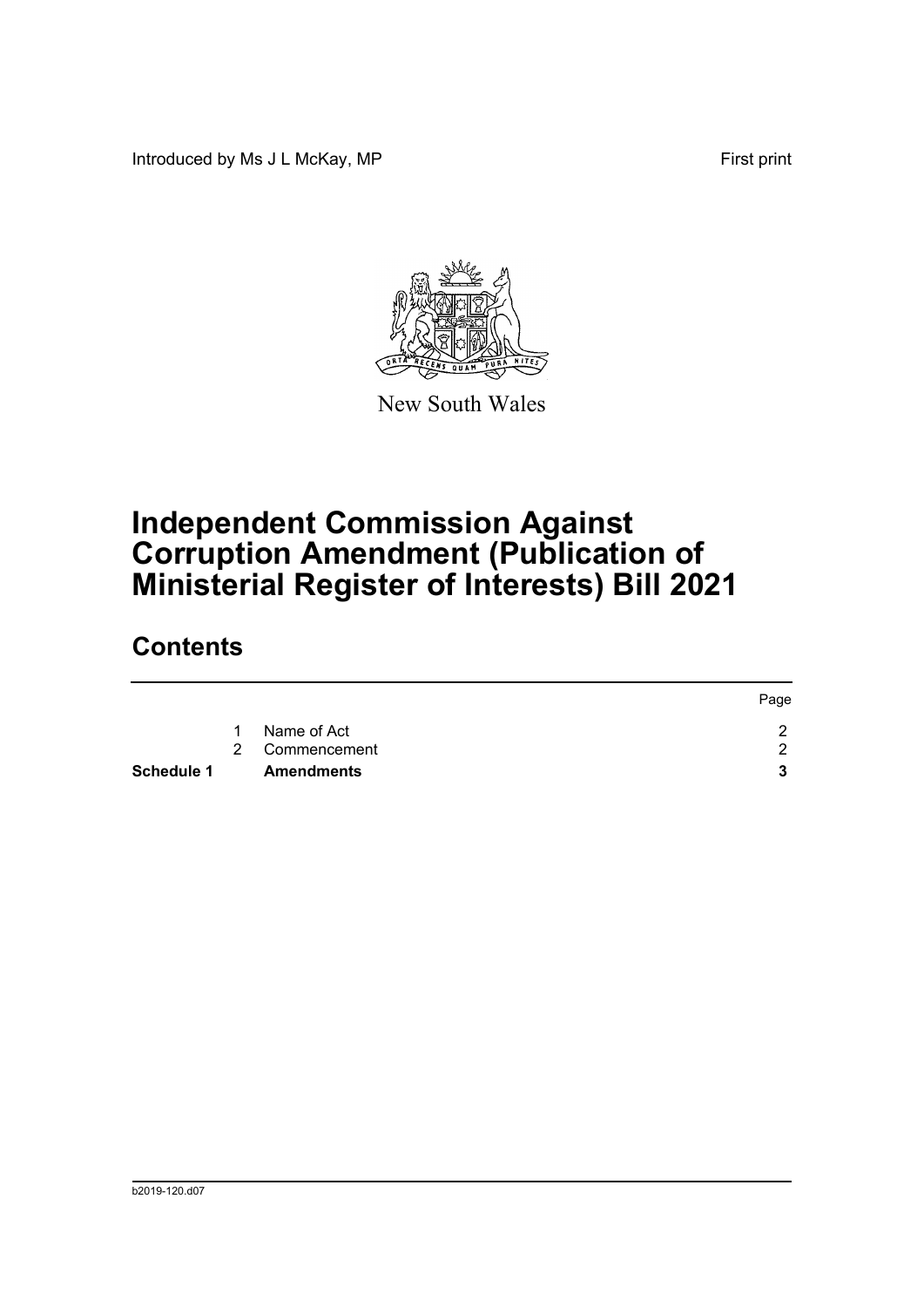

New South Wales

# **Independent Commission Against Corruption Amendment (Publication of Ministerial Register of Interests) Bill 2021**

No , 2021

#### **A Bill for**

An Act to amend the NSW Ministerial Code of Conduct set out in the Appendix to the *Independent Commission Against Corruption Regulation 2017* to provide for the publication of the Ministerial Register of Interests; to make a consequential amendment to the *Government Information (Public Access) Act 2009*; and for related purposes.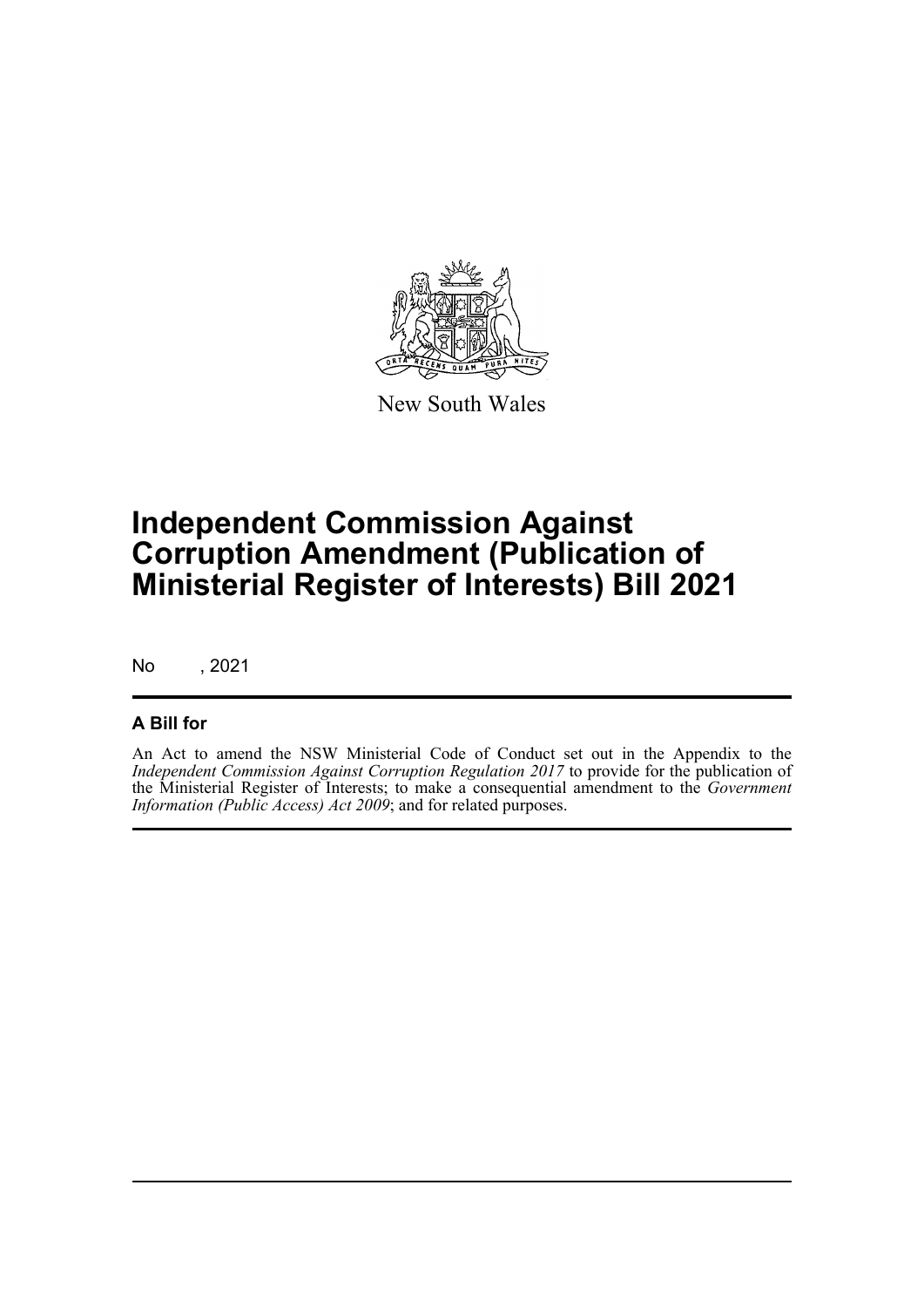Independent Commission Against Corruption Amendment (Publication of Ministerial Register of Interests) Bill 2021 [NSW]

<span id="page-3-1"></span><span id="page-3-0"></span>

| The Legislature of New South Wales enacts—                                                                                          |        |
|-------------------------------------------------------------------------------------------------------------------------------------|--------|
| Name of Act                                                                                                                         | 2      |
| This Act is the Independent Commission Against Corruption Amendment<br>(Publication of Ministerial Register of Interests) Act 2021. | 3<br>4 |
| <b>Commencement</b>                                                                                                                 | 5      |
| This Act commences on the date of assent to this Act.                                                                               | 6      |
|                                                                                                                                     |        |